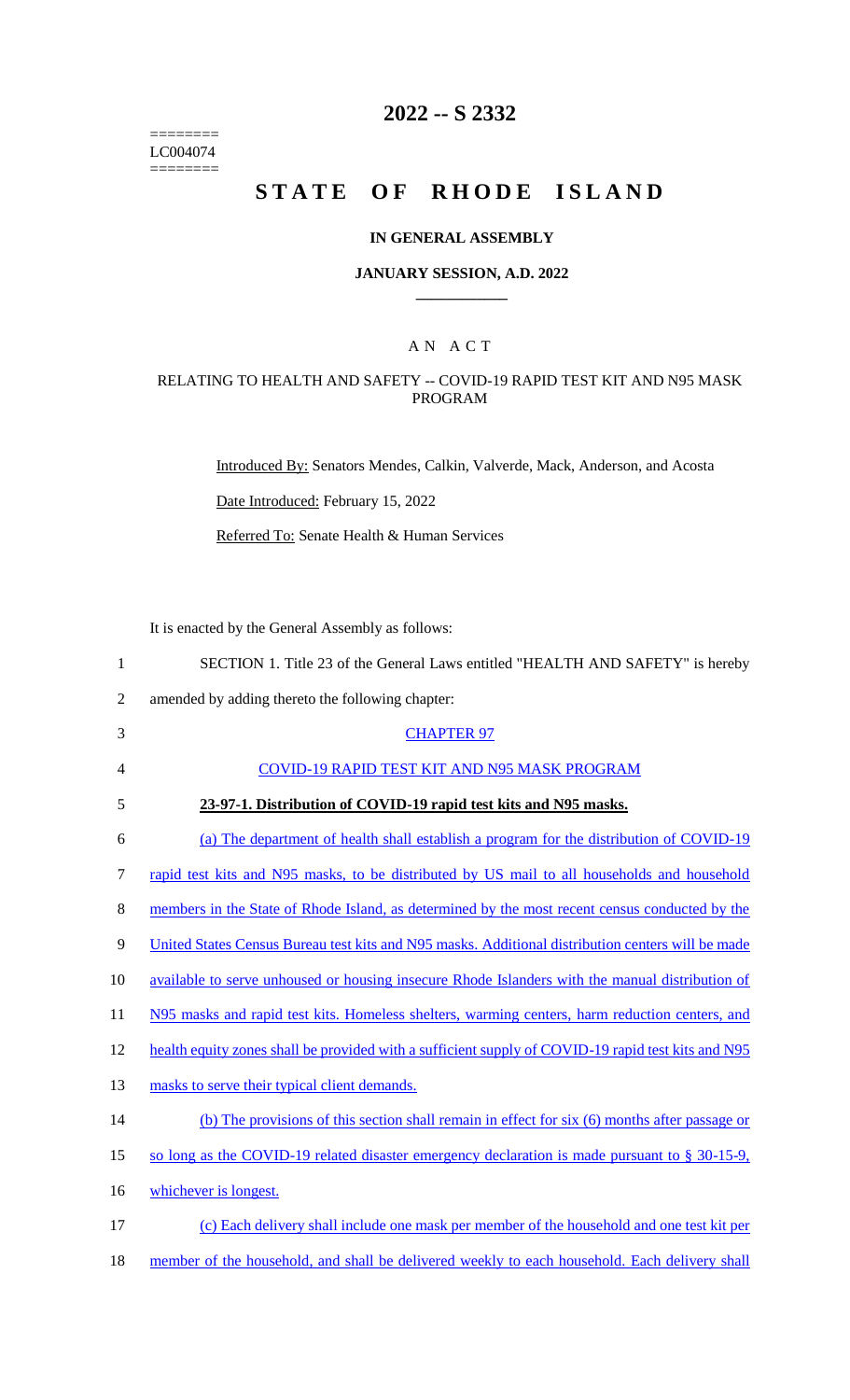- 1 include a one page fact sheet about the importance of wearing a mask in English, and a translation
- 2 into the appropriate language or languages for the area/community.
- 3 (d) The department of health shall be empowered to institute such rules and regulations
- 4 necessary to carry out the provisions of this chapter.
- 5 SECTION 2. This act shall take effect upon passage.

 $=$ LC004074 ========